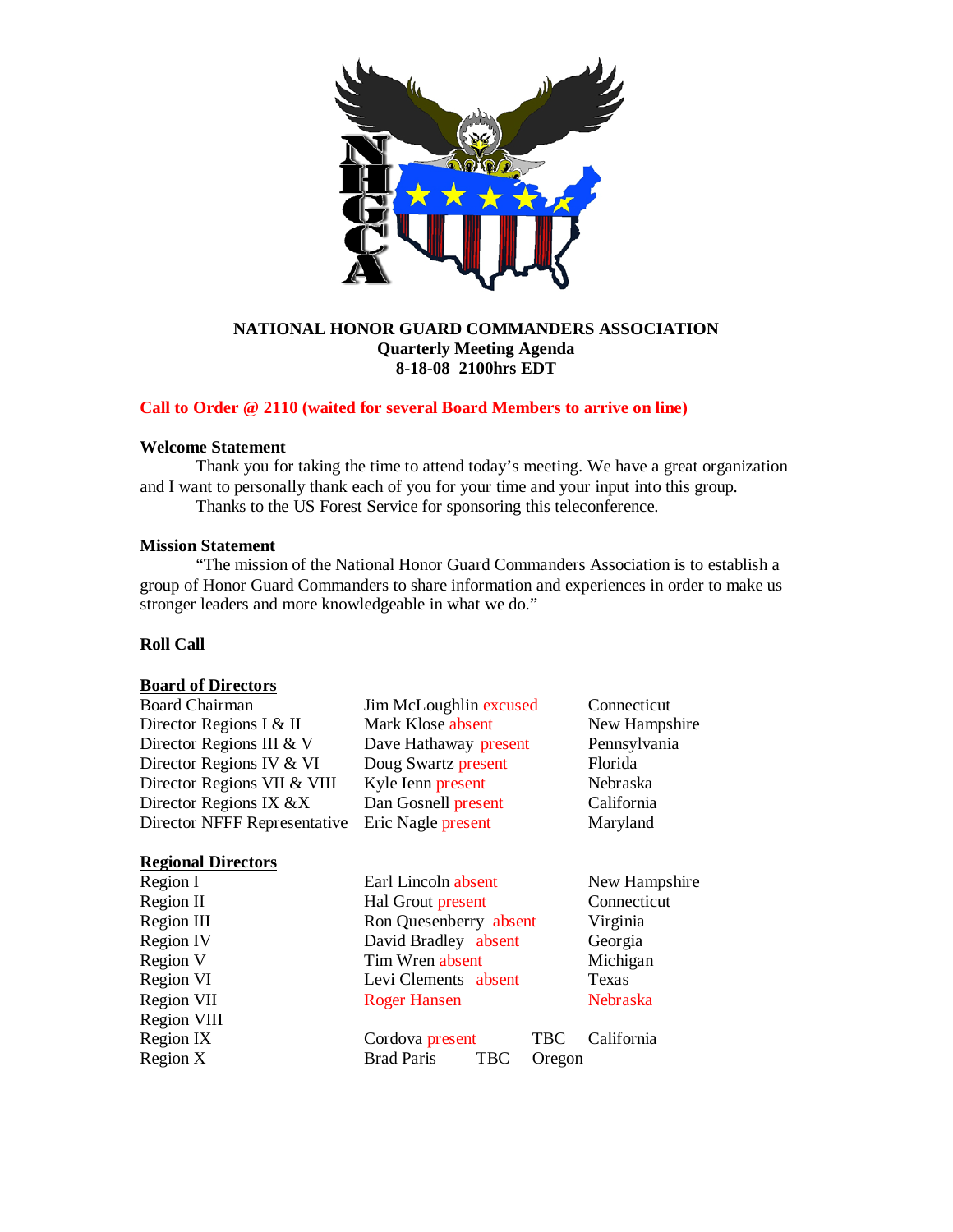### **Organizational Structure**



## **Membership**

The best way to disseminate information to the membership is via email and web postings.

Board Chairman – assigns the Board of Directors

Board of Directors – Identify Regional Directors

Regional Directors – Identify state team leaders (try to coordinate with LAST initiative) State Team Leaders – Responsible for disseminating information to respective Honor

Guard Units within their State.

Dave Hathaway setting up emails by region via the web site. The prospect of utilizing this at the State level will be looked into so that every level of the organization may potentially benefit from the database. Dave advised this should be up and ready to roll after the Memorial Weekend

## **Meeting Schedule**

| January | <b>Board of Directors</b>                     |
|---------|-----------------------------------------------|
| April   | <b>Regional Directors</b>                     |
| July    | <b>Board of Directors</b>                     |
| October | Annual Meeting verified request with Nagle an |

d he was going to follow up on it. Food request was added to the food order for the weekend, but he wanted to verify the official confirmation on the use of the cabin. Also, any other needs we may have for that meeting. It was decided that between Goznell, Hathaway and Swartz we would be able to handle the meeting in McLoughlin's absence.

*Minutes posted on th[e www.nhgca.com](http://www.nhgca.com/) website*

# **Education / Training**

NFFF – Taking Care of our Own

National Honor Guard Academy [http://www.nationalhonorguardacademy.com](http://www.nationalhonorguardacademy.com/)

Goshen, Indiana Police <http://www.honorguardtraining.com/>

Courage to be Safe Training <http://www.everyonegoeshome.com/events/>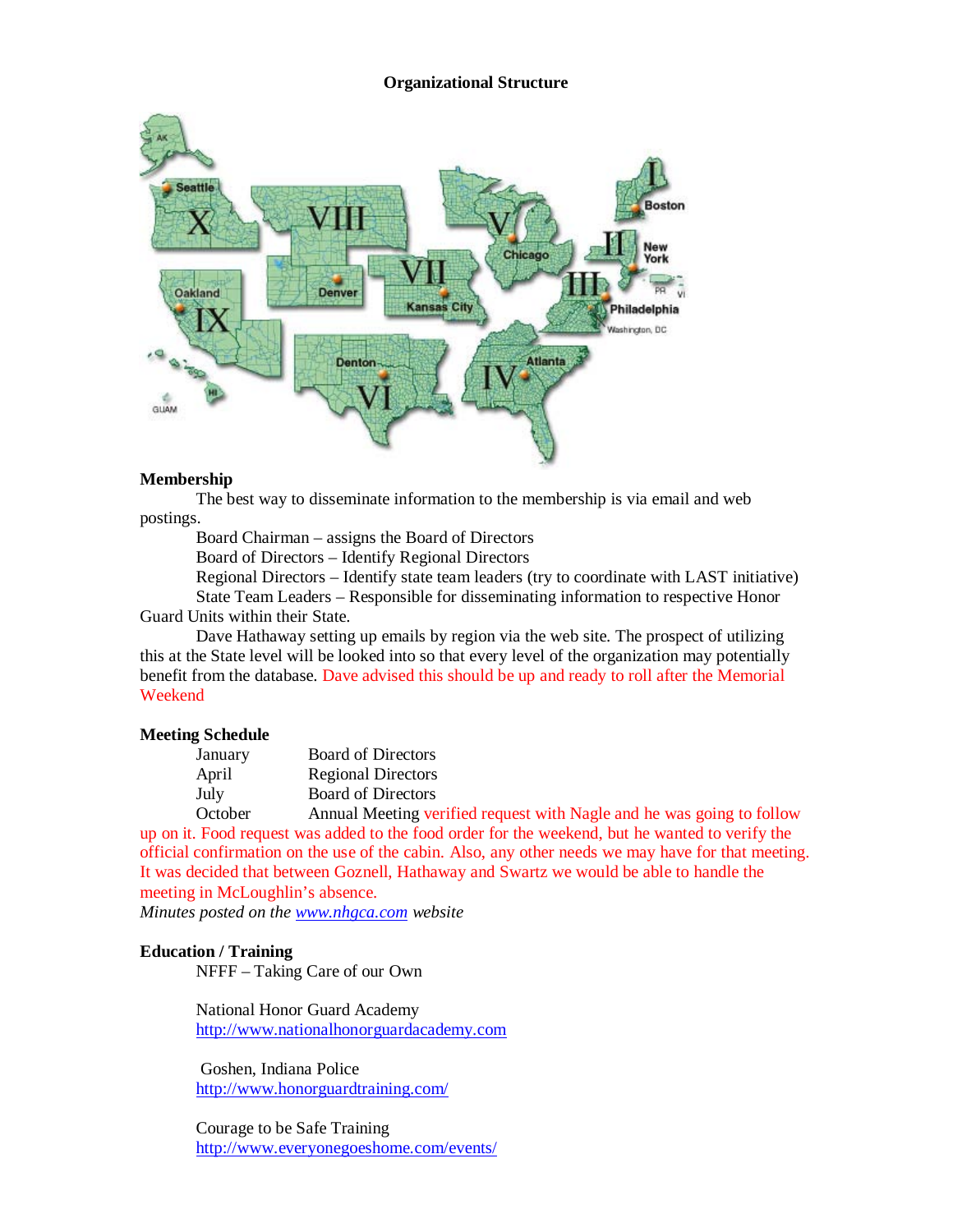## **Memorial Services**

EMS

Held in Roanoke, VA – May 31, 2008 7pm. Update? Toby Martin attended the Memorial along with several other FD folks. The memorial will be held in Roanoke for one more year then off it goes to Colorado Springs for a NEW and permanent home. He identified a need for additional assistance and learned of a general interest in formalized training. We will look for ways to support our EMS comrades in the future.

## CFFF

Ottawa, Ontario Canada September 14, 2008 Parliament Hill 11am

NFFF

- Dave Hathaway will serve as Memorial Weekend Commander this year
- Earl Lincoln will serve as Deputy Honor Guard Commander with Dave Bradley as an alternate.
- Selection criteria was decided upon for the D/C position to include: willingness to make a 4 year commitment, leadership experience, experience at large scale events such as LODD's, willingness to travel to the east coast to attend the planning meetings, does the individual embody the spirit of the weekend (focus on the family), additional skills/experience that might enhance the memorial weekend, also rotation based on particular discipline, career, wild land, volunteer, east coast, west coast, etc…. Written confirmation to Chief Siarnicki to be made.
- Approach the NFFF regarding the nomination of additional positions for the success of the weekend will be brought up to the foundation.
- Input from *Dan Gosnell* on the use of the ICS forms for the weekend. They were useful and he can provide the info used last year as a guide. (ICS-204 forms)
- Beef up registration for an all out Presidential visit, then scale back if necessary
- Keep registration folks past noon on Saturday
- Assign production and escort liaison positions annually
- Develop an Orientation for  $1<sup>st</sup>$  time Honor Guard units include basic movements and instruction ie salutes, also button up battalion commanders
- Nagle is the Foundation Honor Guard Liaison –a "communications" position would avoid future confusion.
- Overhead team to set up the HG team
- Critique comments to the Commander ASAP following the weekend for critique
- Establish a Memorial Guard Saturday from 11- 5
- Dave advised of a number of new teams getting involved in the various assignments during the course of the weekend
- Still a few assignments, Detail Commanders, to fill but well on the way to having a good handle on things. The template is working and we will continue to iron out items that come up
- There is still some question as to who will be leading the Production elements from the NFFF standpoint. We stand ready to continue our relationship with whoever is appointed. It has become an invaluable tool to avoid confusion and to help things flow smoothly during the events
- We are continuing to explore the potential for having the US Flag of Honor present and flying over the Memorial beginning on Saturday at the Red Helmet **Ceremony**
- Gosnell has offered to coordinate formal training with Capitol PD or other DC based ceremonial units for anyone interested. This will take place Thursday morning prior to the Wreath Ceremony at Arlington. Contact him to confirm and verify details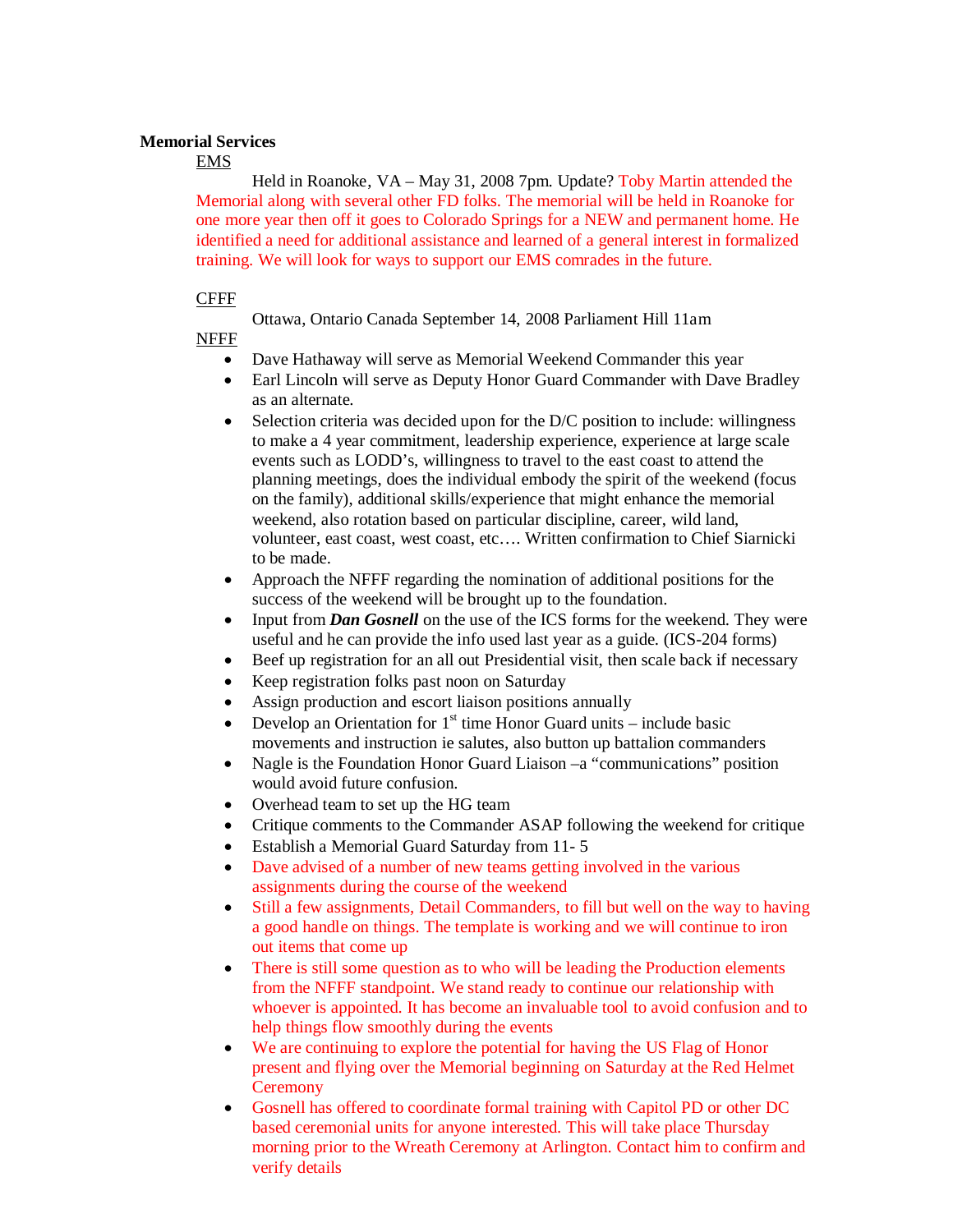## **Nominations**

- 2009 Deputy Commander Rich Cordova from Cal Fire has been nominated by 2 members of the Board of Directors. Kyle Ienn will forward the name of a nominee from Nebraska. Other nominees will also be considered during the teleconference.
- Historical Reference

| $\Omega$ | 2009 | Earl Lincoln       | Career    | New England  |
|----------|------|--------------------|-----------|--------------|
| $\circ$  | 2008 | Dave Hathaway      | Volunteer | Pennsylvania |
|          |      | o 2007 Doug Swartz | Career    | Florida      |
| $\Omega$ | 2006 | Dan Gosnell        | Wildland  | California   |
| $\Omega$ | 2005 | Tim Wren           | Career    | Michigan     |

- Recommend incorporating the Basilica element into the Honor Guard Planning for the weekend. This is in process and Dave is working with Bev and Jim Forgo to insure that we capture all the necessary info
- Kyle Ienn brought forth the nomination of Mark Bonzer from Grand Island, NE. Both Kyle and Eric Nagle have had the pleasure of working with Mark and they speak highly of his ability to serve in a command role. Kyle did verify that he had spoken to Mark and he did have an interest in the position
- Rich Cordova and Mark Bonzer were the only two nominations at the time of the call. All were in agreement that there are several individuals who are developing into potential nominees for future years. We again stressed the importance of interested parties being involved and getting a feel for the big picture, development is key
- Needing only two names, a motion was made by Dave Hathaway to recommend Rich Cordova for Deputy in 2009 with Mark Bonzer as an alternate. The motion also allowed for Bonzer to be strongly considered for Deputy in 2010, should he still have the interest. The motion was seconded by Gosnell and a unanimous vote was cast in favor of the motion
- I told Nagle that you would formally submit the recommendation to the NFFF upon your return
- This was a difficult decision as we had two very capable and qualified candidates. I do not see this process getting any easier as our pool of interested parties is growing and there are a number of quality individuals out there
- It was suggested that by the Annual Meeting in October, that we have some additional guidelines established in order to further clarify the process and the responsibilities of a nominee. This should also further explain the desired rotation of the NFFF. Though not the only deciding factor, it should be reinforced that the NFFF is looking for a sharing of the wealth

# **Web Page**

*Dave Hathaway* continues to do a tremendous job at developing and maintaining this web site and associated pages connected to the main page. Dave is requesting pictures be emailed to him to be posted on web site. [ffhathaway@msn.com](mailto:ffhathaway@msn.com)

The development of a **BLOG** and/or a bulletin board type communication set up via the web site is being looked at to encourage the membership to begin the process of sharing and networking ideas. No hits really – a few test messages on there but no responses. Thoughts? All tests have gone well and Dave will get with the Board, (and those we feel should have access to certain aspects of this feature), after the Memorial Weekend for training.

The web site seems to be the backbone for information sharing and your contributions to the site will make it only better. Please forward your input and contributions to Dave Hathaway. Perhaps a downward communication to this effect may elicit the material Dave is looking for.

The NFFF, IAFF and the FFC have authorized use of their respective logos on our web site. Please forward any requests to link our sight to Dave Hathaway.

Dave also added a Calendar of Events to the site for easy tracking of upcoming activities. Dave has added a page under the Law Enforcement tab that lists various State and local memorials for the whole range of law enforcement agencies.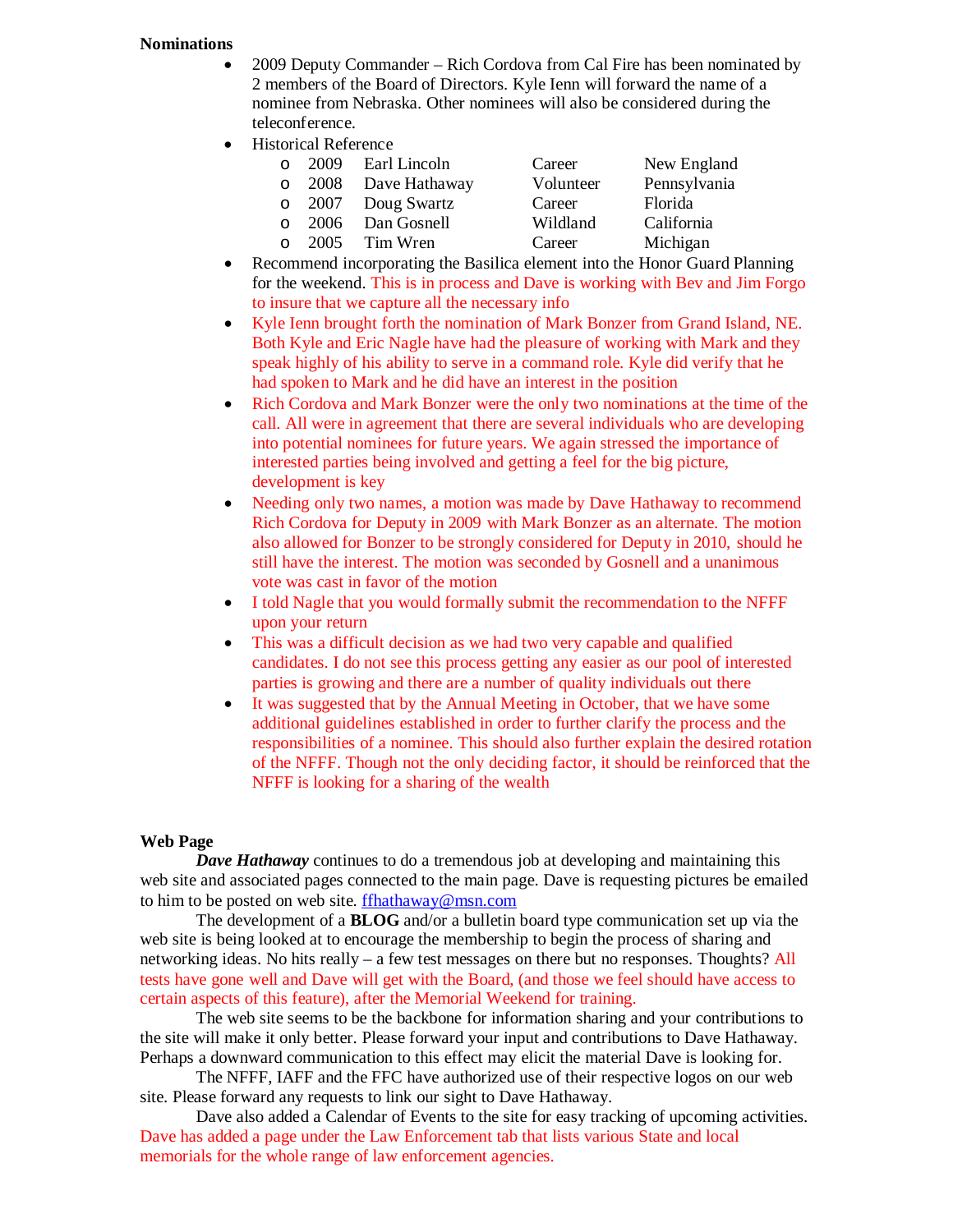Another new posting is in relation to the NFFF Weekend. The music for the pipers and drummers is up for folks to look at, download and better prepare prior to arriving in Emmitsburg. I also verified with Dave that the site was still manageable for him. It has continued to grow and I wanted to make sure he was not getting overwhelmed. He stated that all was well so far, but he would keep us informed if there was any help needed

#### **Funding**

The NFFF will accept donations intended for the NHGCA. Donations shall be made to the NFFF with an indication in the memo section: National Honor Guard Commanders Assoc. A separate account code will be generated and used for NHGCA support. On line donations are accepted as well. All still good to go with the NFFF.

Dave Hathaway confirmed the donation of a complete set of flags, axes, etc to the NFFF for use and display, so that bringing that equipment to the facility will no longer be necessary. The Midway Honor Guard is donating the axes and a private company donated the flags and all other equipment. Eric, please work with foundation folks to secure placement of equipment once it arrives. Flags will be USA, USFA, and NFFF. This is getting closer to being reality and items should be in hand well ahead of the Memorial Weekend.

#### **DOJ Initiative**

Primary focus – PSOB benefits for families. People are getting their money – the project seems to be having an impact. NFFF/LAST has been authorized to assist EMS agencies with LODD. The NFFF has been promoting the NHGCA at TCOOO and LAST training sessions. Couple those two things with our already proven track record and we will likely see an increased involvement of the NHGCA with LAST. Right now we have only four states that do not have teams; Rhode Island, Idaho and two states in the Midwest that we couldn't put a name to. Nagle and Grout were asked to provide a brief AAR on the LODD in Rhode Island. Nagle relayed high praise……the system worked! Grout also shared the rewarding feeling of getting on the ground and helping out. It was a clear example of why we are doing what we do and how it can succeed.

Secondary focus – State LODD response teams – development of teams to include these elements: honor guard, chief to chief, chaplain, survivor, and behavioral health (CISM). HOTLINE set up to activate the teams.

Listing the DOJ State Team Leaders contact information by State on our web site has been accomplished. Perhaps Regional Directors can contact state reps about our group and try making the state team leaders the state contact individuals for the NHGCA.

Sharing your experiences in the development of these teams will only help others who are beginning the process. Connecting people together for the purposes of making these state teams successful is a very rewarding experience. Virginia and Texas expressed an interest in the development of regional honor guard teams for their states. The North Texas Honor Guard Association has become a reality. West Texas HG Society may develop with their help.

### **Brochure**

Tri-Fold brochure completed. Working on minor issues with the print contractor. Dissemination will be by Region with the NFFF maintaining a supply as well for conferences. FDIC in April would be a great place to disseminate the brochures. Doug to coordinate with Jeanne EOTKW Eric is going to order more through OSU as we have distributed most of our initial order, either to us or at the trade shows and on campus.

### **Other business**

US Congressman John Larson's (D-CT) office is backing legislation proposed to amend the US Flag Code to include: lowering the flag to half staff upon the LODD of a first responder, honoring a first responder with a flag draped casket, and ordering the flag to half staff on the annual fallen firefighters Sunday in October. Updates to follow, specifically on supporting the House Bill once it's drafted.

The Connecticut Statewide Honor Guard has compiled a LODD written Guide to Action that would take a department through a LODD step by step. It is designed to have sections pulled out and copied to distribute as part of the necessary delegation needed to accomplish all tasks. Group's approval received – will make available on the web site.